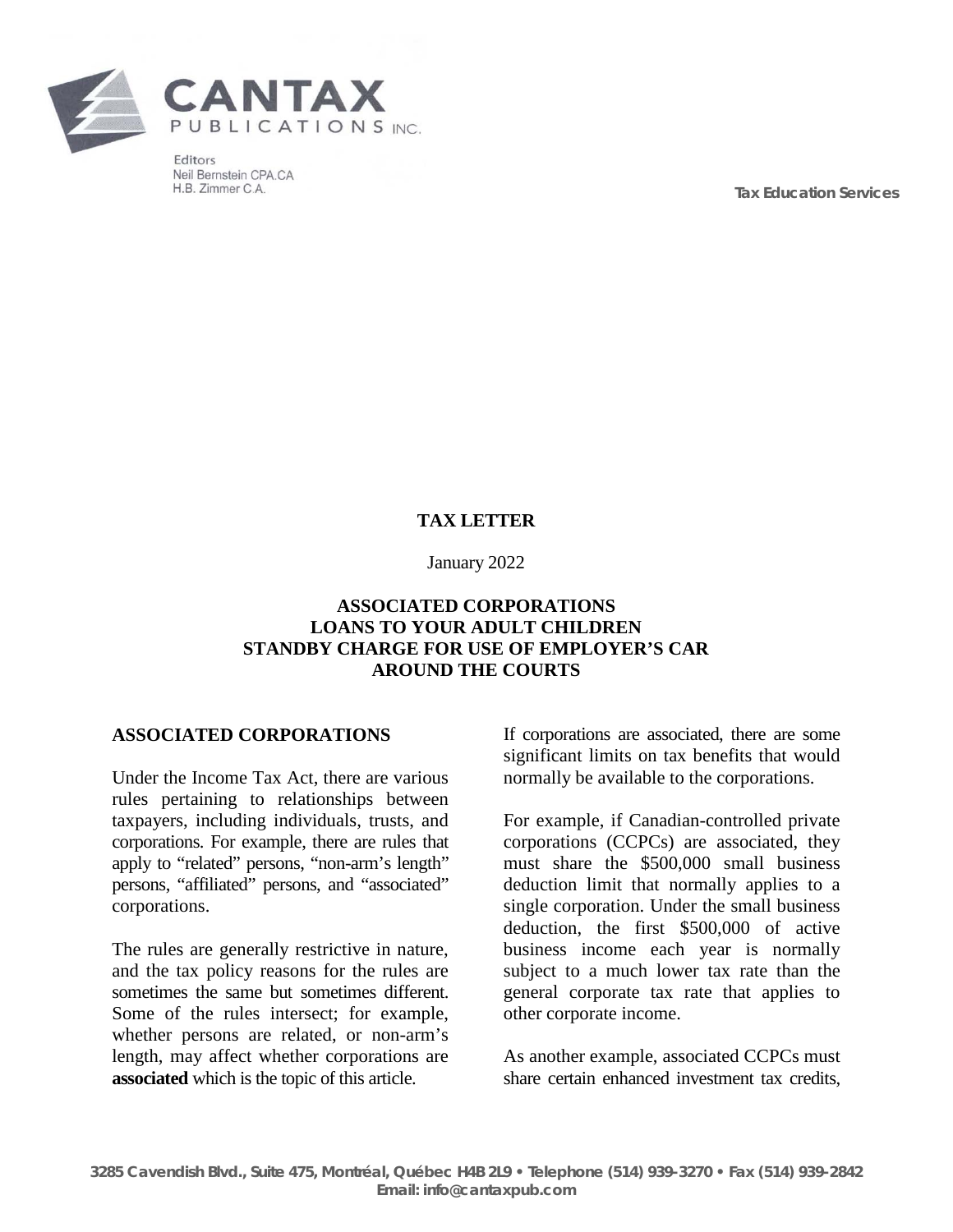(for scientific research and experimental development) which otherwise may be available in full to each corporation.

So when are corporations associated?

There are various ways that two or more corporations can be associated. Some of the main situations are summarized below.

1. One corporation controls the other corporation. For these purposes, "control" usually means ownerships of more than 50% of the voting shares of the other corporation, although for the associated corporation rules, there is an extended meaning of control, discussed below.

This situation would apply, for example, where you have a holding corporation that in turn controls a lower subsidiary corporation. The corporations are associated.

2. The corporations are controlled by the same person or group of persons. For these purposes, a group of persons simply means two or more persons. Persons include individuals, corporations and trusts.

In terms of group control, each member of the shareholder group does not have to own the same percentage of voting shares in each corporation.

For example, assume John owns 30% of the shares in Corp A and Bill owns 30% of the shares in Corp A. John owns 20% of the shares in Corp B and Bill owns 40% of the shares in Corp B. In this case, Corp A and Corp B will be associated because they are both controlled by John and Bill as a group.

3. You control corporation Corp A and a person related to you controls another

corporation Corp B. (The concept of related persons is discussed below.) Either you own 25% or more of the shares of Corp B or the related person owns 25% or more of the shares of Corp A. Corp A and Corp B will be associated.

This rule is sometimes called the "crossownership rule", because it applies only if one of the related persons owns at least 25% of the shares of the other person's controlled corporation. It is a bright-line test.

For example, if I control Corp A and my spouse controls Corp B (spouses are related), but I own only 10% of the shares of Corp B, the corporations are not necessarily associated (though they could be under a different rule, discussed further below).

# **Extended meaning of "control"**

For many tax purposes, "control" means owning more than 50% of the voting shares of the corporation (which gives one the power to elect the board of directors, who then manage the corporation). This is sometimes called *de jure* or common law control, as it is the regular legal concept of control developed by the Canadian courts.

However, for purposes of the associated corporation rules, the meaning of "control" is extended by specific rules in the Income Tax Act.

For example, a special rule says that control of a corporation exists where a person or group of persons owns more than 50% of all of the shares on a fair market value basis, or more than 50% of the common shares on a fair market value basis, regardless of whether those shares carry more than 50% of the shareholder votes.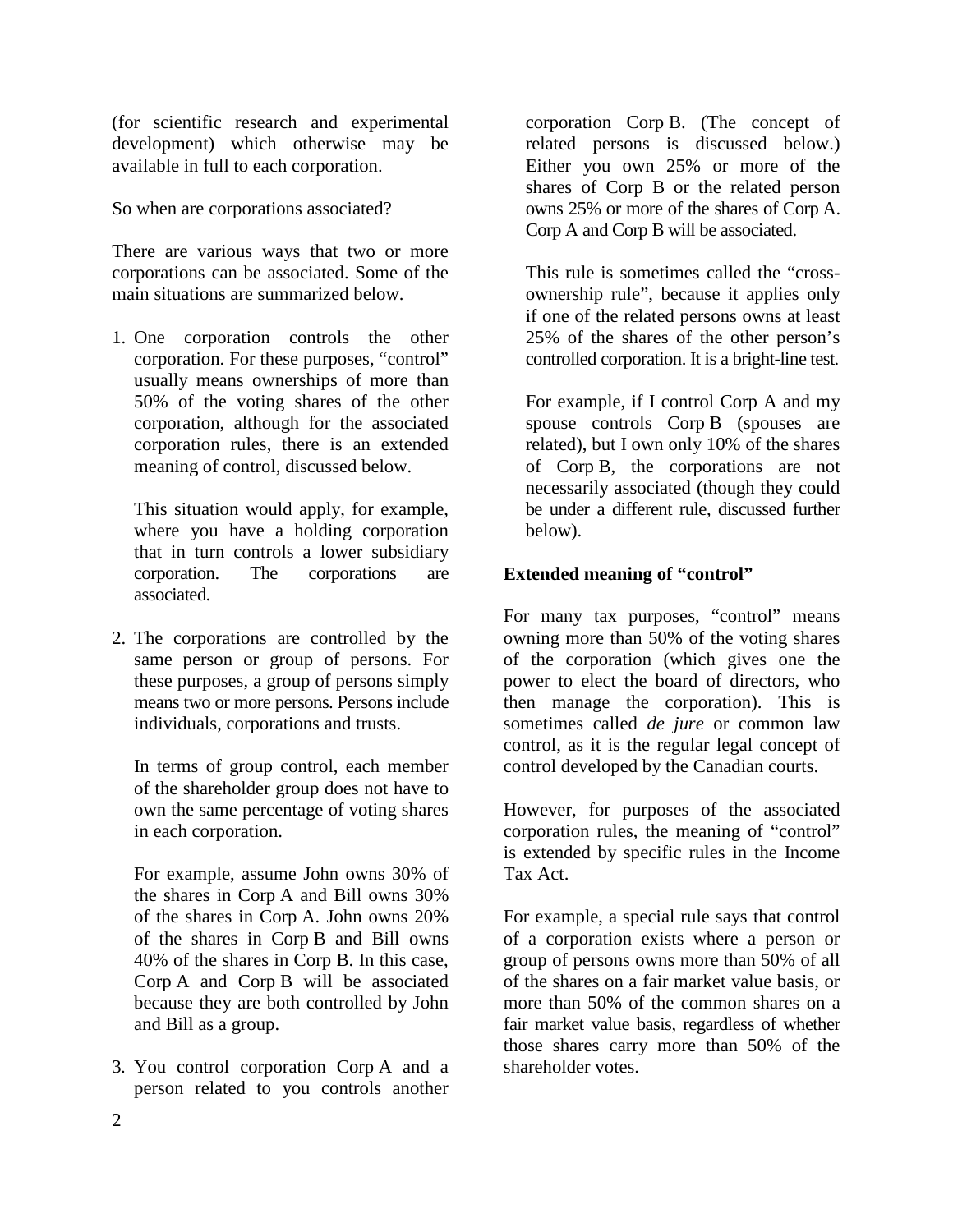Under another rule, if your child under the age of 18 owns shares in one corporation and you own shares in another corporation, you are deemed to own the child's shares. For example, if you control Corp A and your minor child controls Corp B, you are deemed to own their shares in Corp B, which will result in Corp A and Corp B being associated. There is an exception to this deeming rule: It does not apply if it can reasonably be considered that your child manages the business and affairs of Corp B and does so without a significant degree of influence by the parent (you).

There is also a *de facto* control rule (control in fact). This rule can apply regardless of the rules discussed above. Under this rule, you (called the "controller" under this rule) will have control of a corporation if you have "any direct or indirect influence that, if exercised, would result in control in fact of the corporation". However, this rule does not apply if you and the corporation are dealing with each other at arm's length and the influence is derived from a franchise, licence, lease, distribution, supply or management agreement or other similar agreement or arrangement, the main purpose of which is to govern your relationship with the corporation and the manner in which a business is carried on by the corporation.

### **Meaning of "related" persons**

As discussed above, whether corporations are *associated* sometimes depends on whether persons, including corporations, are *related*.

In general terms, under the Income Tax Act the following persons are related. Note that the actual list is a bit more detailed.

• You and your parents, grandparents, greatgrand parents, and so on

- You and your children, grandchildren, and so on
- You and your spouse or common-law partner
- You and your siblings
- You and your in-laws; e.g. sister-in-law, father-in-law, son-in-law
- You and a corporation that you control
- You and a corporation, if you are part of a related group that controls the corporation
- Two corporations if they are controlled by one person or by a group of persons

# **LOANS TO YOUR ADULT CHILDREN**

Parents often lend money to their children to help with the purchase of a major personal or consumer item. A common example is a loan to help with the purchase of a child's first home.

Generally, there are no problematic tax issues for these loans to adult children. (A loan to a child *under* 18 generally triggers the "attribution rules", which we have discussed in other Tax Letters.)

If you are paid interest, you are required to include the interest in income. The child cannot deduct the interest on a personal loan. However, if they use the loan for investment purposes − say, to buy a rental property instead of a personal residence − they can deduct the interest they pay you.

An interest-free loan used for personal purposes by your child poses no tax problems.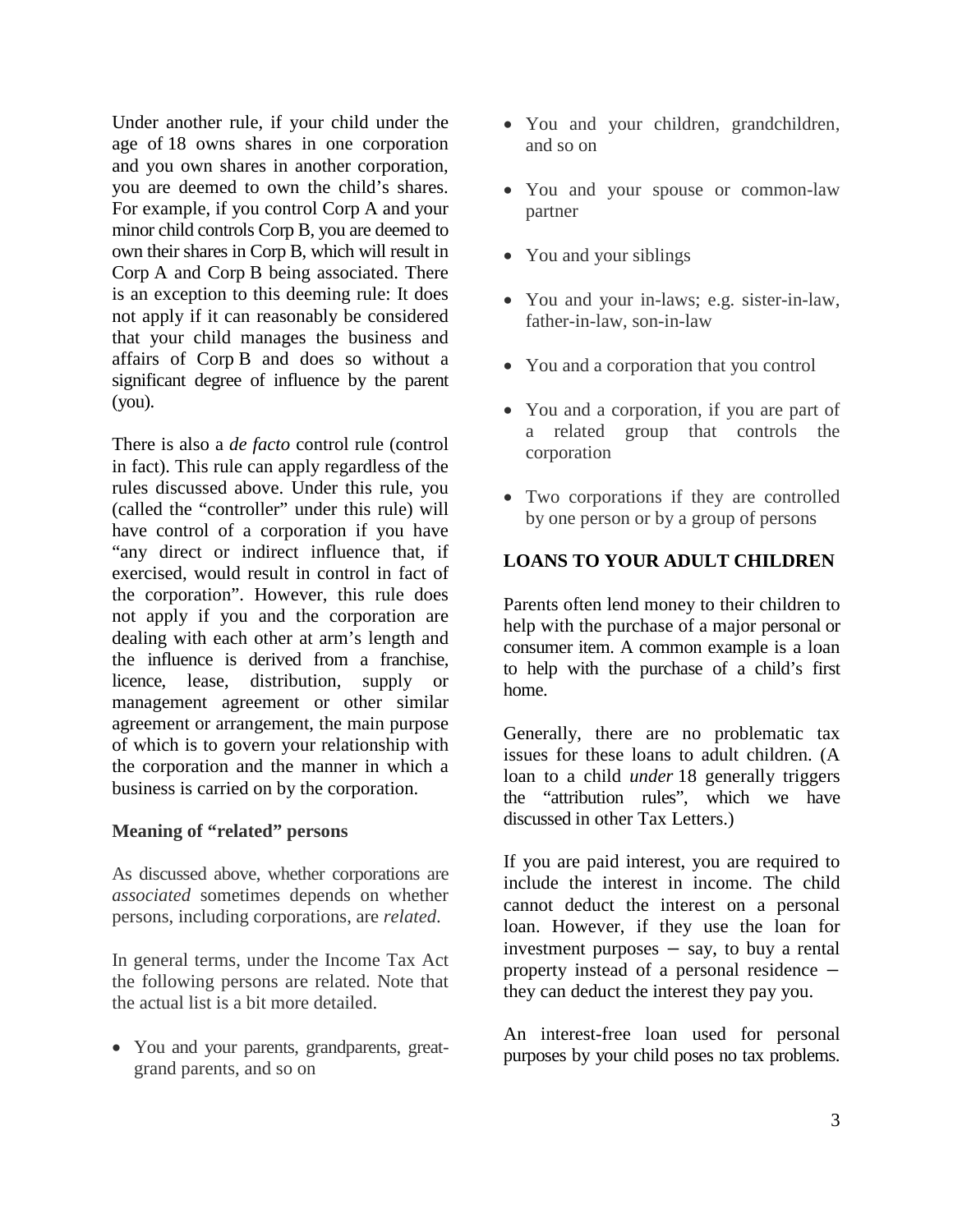However, if the interest-free loan is used by your child for *investment* purposes, there is a special attribution rule in the Income Tax Act that may apply (subsection 56(4.1)).

This attribution rule can apply if "it can reasonably be considered that one of the main reasons for making the loan…was to reduce or avoid tax" by causing the resulting investment income to be included in the child's income rather than your income. This rule might apply if you are in a high tax bracket and your child is in a low tax bracket and one of the main reasons for the loan was to shift investment income into your child's hands to reduce overall tax. If this was the case, the investment income may be attributed to you and included in your income. The Canada Revenue Agency does not often apply this rule, but it is an important rule to remember because it can be applied.

The attribution rule does not apply to capital gains of your child if they sell the investment. It can only apply to income from property, which includes interest income, dividends, and rental income.

One way to avoid the attribution rule is to charge interest at the prescribed rate under the Income Tax Act at the time of the loan. This rate is typically low, as it is based on 90-day Federal Treasury bill rates. For example, throughout 2021, the prescribed rate was 1%. At the time of writing, the prescribed rate for the first quarter of 2022 had not yet been announced.

### **Forgiving the loan**

Where the loan is used for the child's personal purposes, if you subsequently forgive the loan, there are no income tax consequences for the child. The forgiveness is basically treated like a gift, which is similarly tax-free for the recipient of the gift.

However, if the loan is used by the child for investment purposes (or business purposes) and you subsequently forgive the loan, there can be adverse tax consequences for the child. In general terms, the amount of the forgiveness will reduce some of their tax attributes or tax costs, such as their noncapital or net capital loss carry-forwards and / or the cost of their depreciable or nondepreciable capital properties. If there is a remaining amount left after these reductions in tax attributes or tax costs, your child will usually be required to include half of that amount in income.

The forgiveness rules are complex; the above is a very general summary. We will discuss the rules in more detail in a later Tax Letter.

## **Exception: Forgiveness under your will or bequest**

If the loan to your child remains outstanding upon your death, and it is settled or forgiven under the terms of your will or otherwise as part of a bequest or inheritance for your child, there are no income tax issues. In particular, the debt-forgiveness rules do not apply to loans that are settled in this manner upon death, including loans used for investment or business purposes. The rationale for this rule is that the forgiveness is basically treated as an inheritance, and in Canada inheritances are not subject to income tax for recipients.

### **STANDBY CHARGE FOR USE OF EMPLOYER'S CAR**

If your employer provides you with a car for work purposes, they will often let you drive it home and use it for personal purposes as well. If so, you will normally be required to include a "standby charge" in your income.

But the value of having that car for personal purposes is difficult to determine. As a result,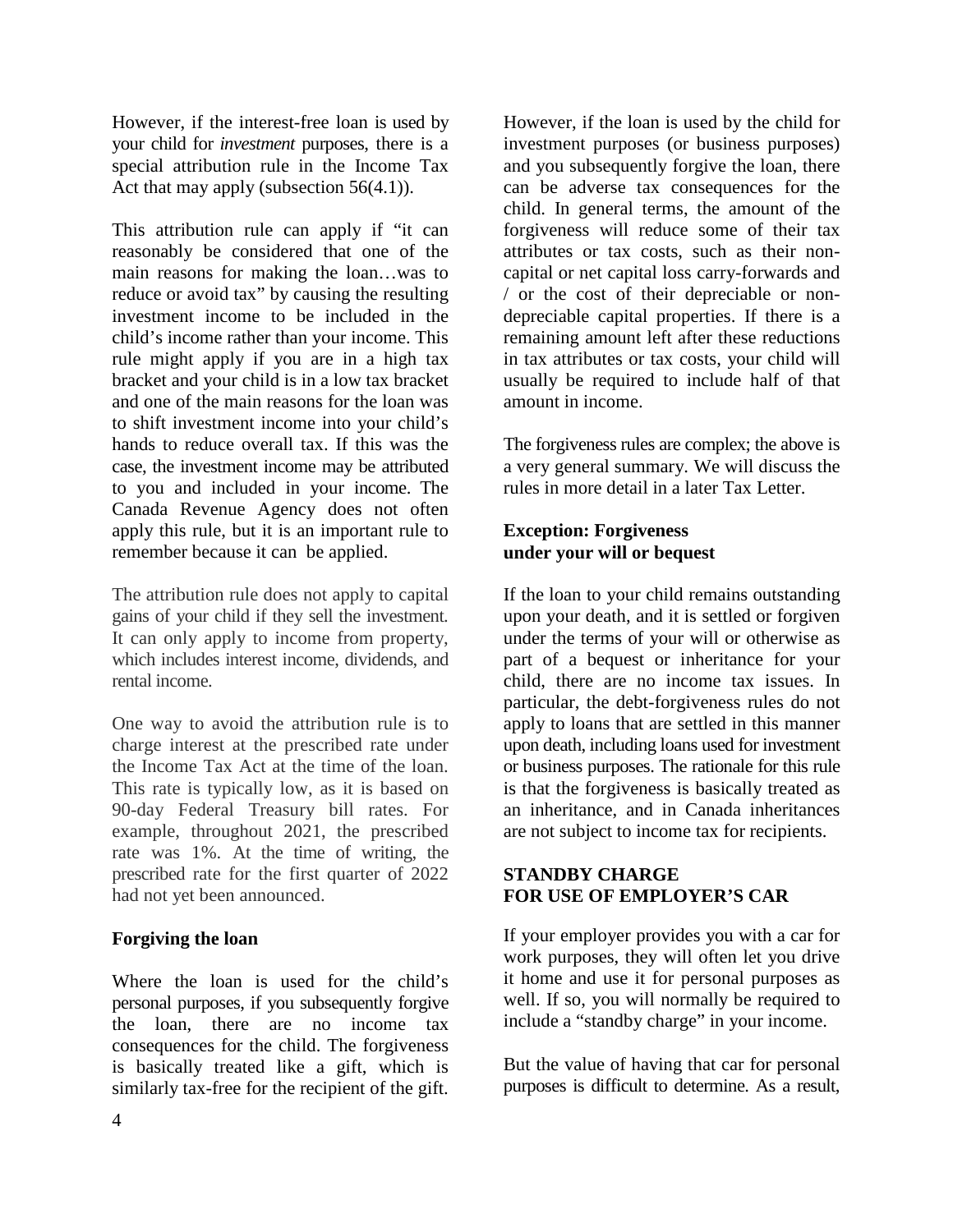the Income Tax Act provides an arbitrary formula that is used to calculate the benefit.

The formula differs depending on whether the employer *leases* or *owns* the car.

### **Employer leases the car**

If the employer *leases* the car, your taxable benefit for a taxation year will be calculated as follows.

You begin with 2/3rds of the employer' leasing costs (including GST/HST) for the time during the year that the car was provided to you.

This initial amount is reduced by a "reduction factor", **but only if** your use of the car for employment purposes exceeds your personal use of the car for the year, **and**  your personal kilometres driven are less than 1,667 per 30-day period in which you use the car. If you meet these criteria, the initial amount is multiplied by the reduction factor A/B, where A equals your personal kilometres driven during the year, and B equals 1,667 per 30-day period. (If you have the car for the entire year, B is 20,004.)

### **Example**

Your employer provides you with a car for the entire year. The employer's lease costs for the year including GST/HST are \$9,000. During the year, you drive 10,000 personal kilometres and 17,000 employment kilometres.

The initial amount is 2/3 of the \$9,000 employer's lease costs, which is \$6,000.

However, your employment kilometres exceed your personal kilometres, and your personal kilometres for the year are less than 20,004. As such, you qualify for the reduction factor.

The standby charge included in your income will equal  $$6,000 \times 10,000/20,004 =$ \$3,000 (rounded off).

If you do not use the car for any personal driving in the year, there is no standby charge.

#### **Employer owns the car**

If your employer *owns* the car, the formula for the standby charge is as follows.

Initially, the amount is calculated using the formula 2% x C x D, where C is the employer's cost of the car including GST/HST and D is the number of 30-day periods (rounded off) in which the car is available for your use.

If you meet the reduction factor criteria discussed above, the benefit is reduced by multiplying this amount by A/B as noted above.

#### **Example**

Your employer provides you with a car for all 12 months during the year. The employer's cost of the car including GST/HST was \$30,000. During the year, your drive 10,000 personal kilometres and 17,000 employment kilometres.

The initial amount is 2% of the \$30,000 employer's cost of the car (\$600), times 12 months (rounding off), or \$7,200.

However, your employment kilometres driven exceed your personal kilometres driven, and your personal kilometres for the year are less than 20,004. As such, you qualify for the reduction factor.

The standby charge included in your income will equal \$7,200 x 10,000/20,004 = \$3,600 (again, rounded off).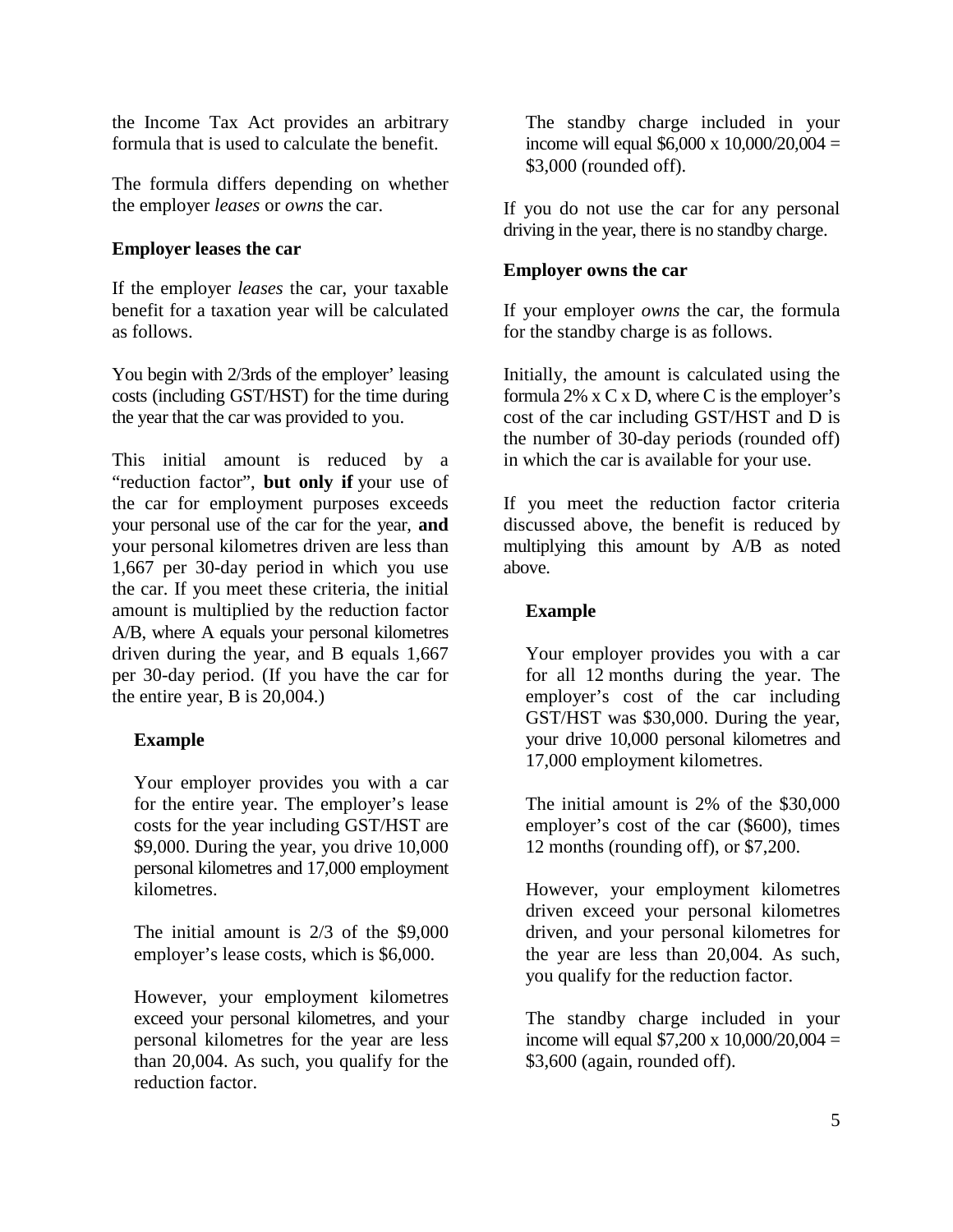As above, if you do not use the car for any personal driving, there is no standby charge.

### **What if I pay the employer for the use of the car? (Very rare)**

If you are subject to the standby charge but pay your employer any amount in the year for the use of the car (this is rarely the case), the amount you pay reduces your standby charge accordingly.

#### **Reduced standby charge for employees employed by car dealerships**

If you are employed in selling or leasing cars and your employer (typically a car dealership) provides you with a car that they own, there may be a reduced standby charge.

The employer can use the above formula to calculate the standby charge using the 2% of the cost of the car they provide to you. However, they have the option of using the same formula, but instead using 1.5% of the greater of the average cost of the new cars they acquired in the year and the average cost of all cars they acquired in the year.

# **Operating cost benefit**

If you include a standby charge and your employer pays for any of your **personal-use** car expenses, you will also be required to include the operating cost benefit in your income. The expenses could include gas, repairs and maintenance, and insurance.

The operating cost benefit is also based on an arbitrary formula. There are two possibilities.

First, the general rule is that the operating cost benefit will equal the prescribed rate multiplied by the number of personal kilometres you drove in the year. For 2021,

the prescribed rate was 27 cents per kilometer of personal use (24 cents if you were employed selling or leasing cars).

The second option applies only if you drive more employment kilometres in the year than personal kilometres. In this case, you can choose to have  $\frac{1}{2}$  of your standby charge included as your operating cost benefit (of course, you must still include the standby charge in income as well). To use this option, you must notify your employer before the end of the year.

Since it is an arbitrary formula, the operating cost benefit will typically differ from the actual personal car expenses that your employer paid.

If you repay your employer **all** the personal car expenses they paid, either in the year or within 45 days after the year (i.e., by February 14), there will be no operating cost benefit. This will be the case even if the benefit under the arbitrary formula was more than the personal car expenses they paid.

# **Example**

Your employer provided you with a car throughout the year and you were subject to the standby charge. They also paid \$3,000 of your personal-use car expenses. The initial amount of your operating cost benefit was \$4,000.

You repay them \$3,000 in the year or within 45 days after the year. There is no operating cost benefit.

If you do not fully repay the expenses, your repayment will reduce the benefit but not necessarily eliminate it. In the above example, if you repaid only \$2,900 of the \$3,000, your taxable benefit would be \$1,100 (\$4,000 minus your \$2,900 repayment). Therefore, not